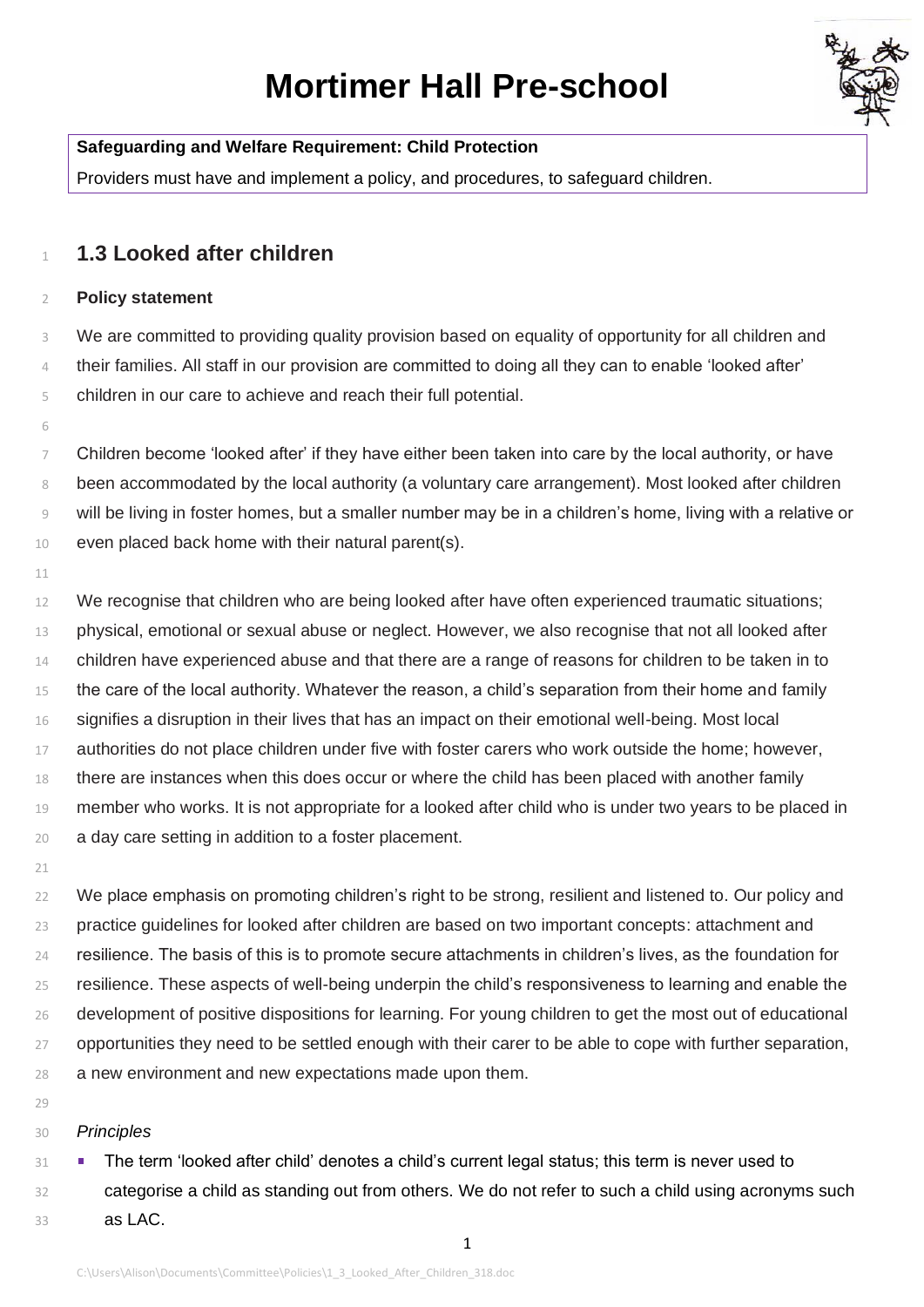- **14 We cannot offer placements for babies and children under two years who are in care. However, we** would be more than happy to signpost them to other services within the area.
- **In exceptional circumstances, we offer places to two-year-old children who are in care. In such** 37 cases, the child should have been with the foster carer for at least two months and show signs of having formed a secure attachment to the carer, and the placement in the setting will last a minimum of three months.
- We offer places for funded three and four-year-olds who are in care to ensure they receive their 41 entitlement to early education. We expect that a child will have been with a foster carer for a 42 minimum of one month and that they will have formed a secure attachment to the carer. We expect 43 that the placement in the setting will last a minimum of six weeks.
- 44 We will always offer 'stay and play' provision for a child who is two to five years old who is still 45 settling with their foster carer, or who is only temporarily being looked after.
- 46 Where a child who normally attends Mortimer Hall Pre-school is taken into care and is cared for by 47 a local foster carer, we will continue to offer the placement for the child.

#### **Procedures**

- 49 The designated person for looked after children is the Manager/Deputy Manager.
- **Every child is allocated a key person before they start and this is no different for a looked after**  child. The designated person ensures the key person has the information, support and training necessary to meet the looked after child's needs.
- The designated person and the key person liaise with agencies, professionals and practitioners involved with the child and his or her family and ensure that appropriate information is gained and shared.
- <sup>56</sup> The setting recognises the role of the local authority children's social care department as the child's 'corporate parent' and the key agency in determining what takes place with the child. Nothing changes, especially with regard to the birth parent's or foster carer's role in relation to the setting, without prior discussion and agreement with the child's social worker.
- **At the start of a placement there is a professional's meeting to determine the objectives of the**  placement and draw up a care plan that incorporates the child's learning needs. This plan is reviewed after two weeks, six weeks and three months. Thereafter at three to six monthly intervals.
- 63 The care plan needs to consider issues for the child such as:
- **-** their emotional needs and how they are to be met;
- **-** how any emotional issues and problems that affect behaviour are to be managed;
- **-** their sense of self, culture, language(s) and identity and how this is to be supported;
- **-** their need for sociability and friendship;
- **-** their interests and abilities and possible learning journey pathway; and
- **-** how any special needs will be supported.
- **II** In addition the care plan will also consider: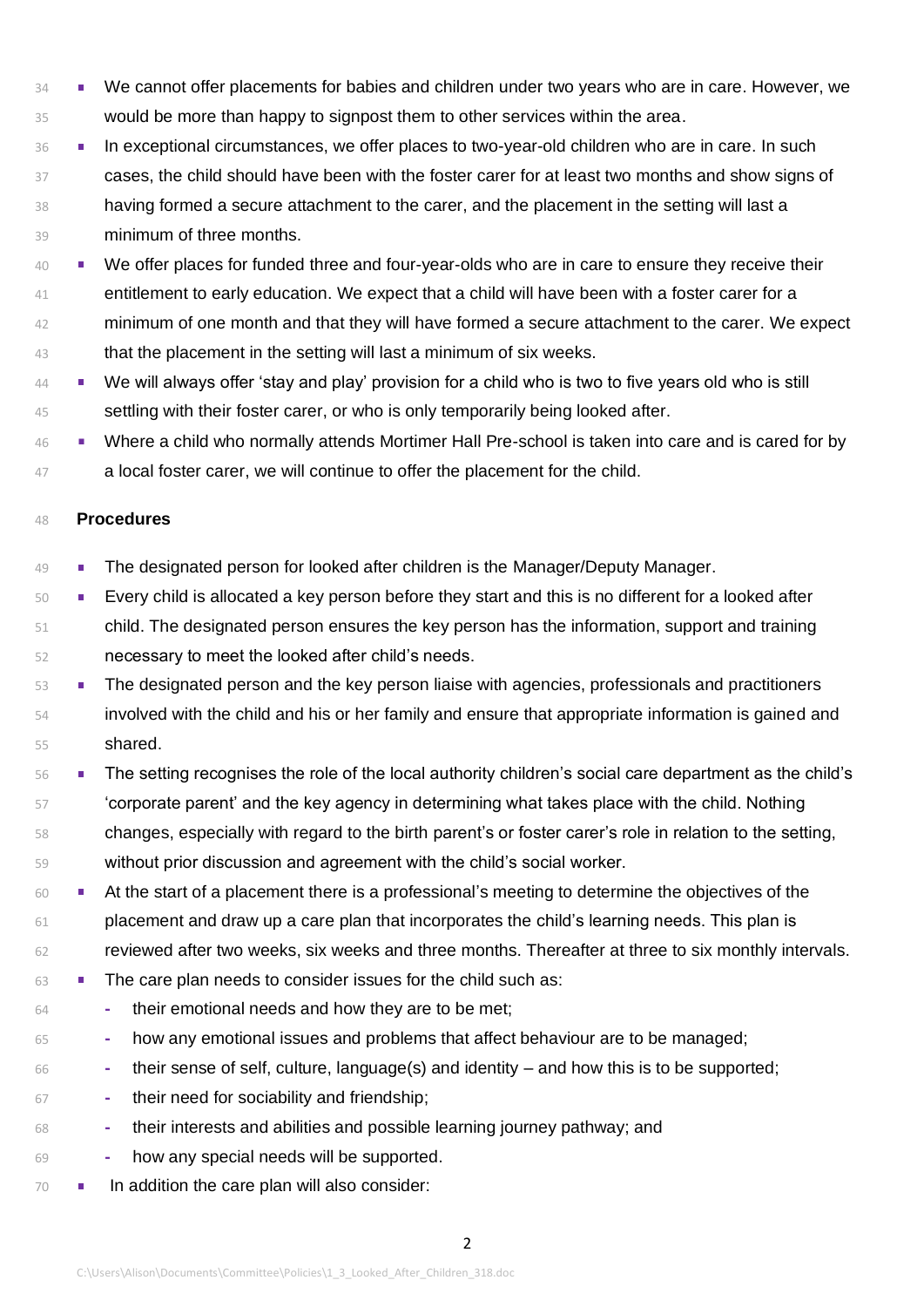- 71 **-** how information will be shared with the foster carer and local authority (as the 'corporate 72 parent') as well as what information is shared with whom and how it will be recorded and stored;
- 73 **-** what contact the child has with his/her birth parent(s) and what arrangements will be in place for 74 supervised contact. If this is to be at the setting, when, where and what form the contact will
- 75 take will be discussed and agreed; 76 **-** what written reporting is required;
- 77 **-** wherever possible, and where the plan is for the child to return home, the birth parent(s) should 78 be involved in planning; and
- 79 **-** with the social worker's agreement, and as part of the plan, the birth parent(s) should be 80 involved in the setting's activities that include parents, such as outings and fun-days etc 81 **alongside the foster carer.**
- 82 The settling-in process for the child is agreed. It should be the same as for any other child, with the 83 foster carer taking the place of the parent, unless otherwise agreed. It is even more important that 84 the 'proximity' stage is followed until it is visible that the child has formed a sufficient relationship 85 with his or her key person for them to act as a 'secure base' to allow the gradual separation from 86 the foster carer. This process may take longer in some cases, so time needs to be allowed for it to 87 take place without causing further distress or anxiety to the child.
- 88 In the first two weeks after settling-in, the child's well-being is the focus of observation, their 89 sociability and their ability to manage their feelings with or without support.
- 90 Further observations about communication, interests and abilities will be noted to form a picture of 91 the whole child in relation to the Early Years Foundation Stage prime and specific areas of learning 92 and development.
- 93 Concerns about the child will be noted in the child's file and discussed with the foster carer.
- 94 **If the concerns are about the foster carer's treatment of the child, or if abuse is suspected, these** 95 are recorded in the child's file and reported to the child's social care worker according to the 96 setting's safeguarding children procedure.
- 97 Regular contact should be maintained with the social worker through planned meetings that will 98 include the foster carer.
- 99 The transition to school will be handled sensitively. The designated person and/or the child's key 100 person will liaise with the school, passing on relevant information and documentation with the 101 agreement of the looked after child's birth parents.
- 102

#### 103 **Further guidance**

- 104 Guidance on the Education of Children and Young People in Public Care (DfEE 2000)
- 105 Who Does What: How Social Workers and Carers can Support the Education of Looked After 106 Children (DfES 2005)
- 107 Supporting Looked After Learners A Practical Guide for School Governors (DfES 2006)

This policy was adopted by Mortimer Hall Pre-school